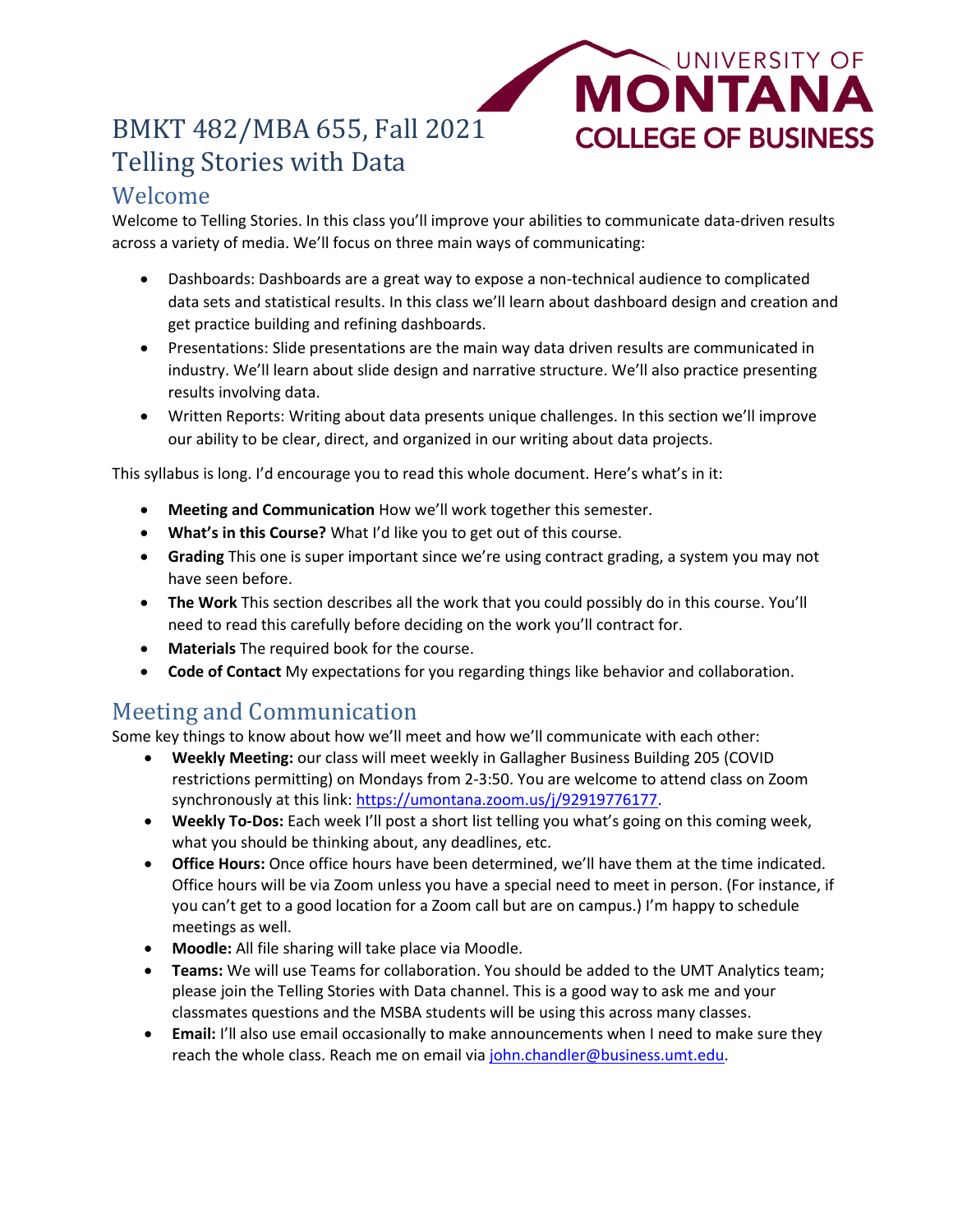• **Text:** Having an emergency? Text me at 406-544-8720 any time you want. If I'm asleep I'll have notifications off. If you just call me without texting first, I'm unlikely to answer. Who answers unknown numbers these days?

## What's in this Course?

If you take this course, I hope you get better at explaining technical things to a nontechnical audience. Communicating results about data isn't magic but doing so effectively requires practice. There are techniques we'll take advantage of to make the job easier. We work with raw data, but there is no coding requirement, so Excel will be our common tool (though you are free to use other tools you know).

When you boil it down, there are only a handful of things I want you to get better at.

- Critical thinking about how you explain complicated ideas.
- Your rhetorical skills of persuading people with data-based evidence.
- The quality and clarity of your communication across a few methods (slides, documents, dashboards).
- Making and reading data visualizations.
- Critical thinking and feedback of other's work.

Officially speaking, the "course objectives" are the following:

- 1. You will learn how to refine questions so they can be answered with data.
- 2. You will practice and refine their ability to leverage data to answer questions.
- 3. You will learn how to craft an answer to a data-based question that is appropriate to the question, the audience, and the medium.
- 4. You will refine their ability to communicate technical results to a non-technical audience.
- 5. You will learn real-world applications of data to business problems and deliver results to stakeholders.

## Grading in the Course

This course uses a type of grading you may not be familiar with, called "contract grading". If you haven't used it before, it may take some getting used to. **This course does not use points or letter grades**, other than the final grade you decide on (or "contract for") at the beginning and receive at the end. Instead of grades, you'll receive feedback on your work and guidance on bringing it up to the standards of the course. Once your finished product is at that level, the work will be considered completed and you can move on. Another uncommon aspect of this course: you're going to pick your own deadlines (within boundaries). I've explained a bit about *why* I like contract grading in a video posted to Moodle. The following list details the requirements for each grade. Each item is described more fully further down. In the first week of the course you'll choose your workload, your deadlines, and your desired grade.

#### **Passing**

To pass the class, I expect the following from you:

- Honoring deadlines you're contracted for.
- Completing any reading for the week before Monday of that week.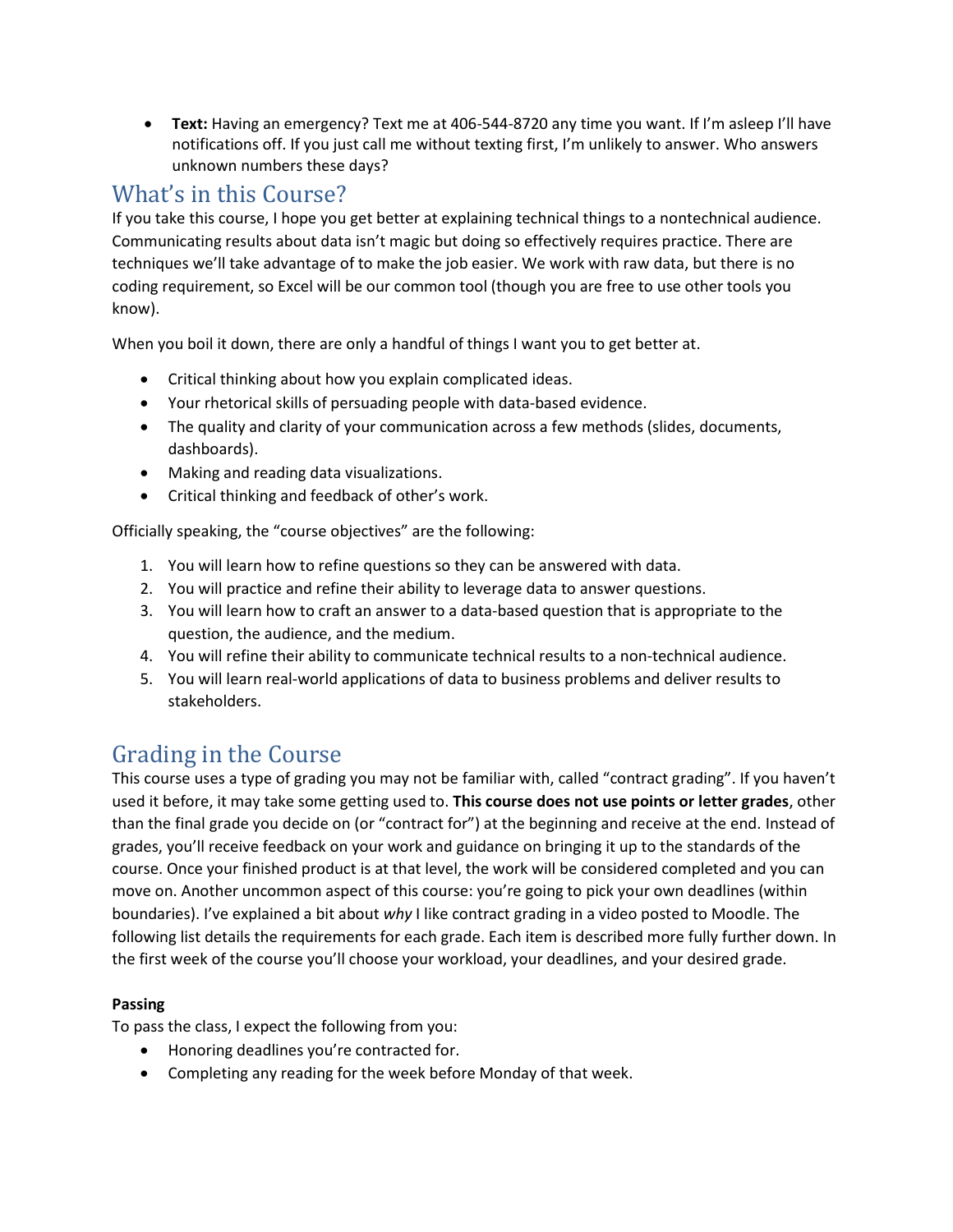- When you are reviewing someone else's work, having that review done within three business days.
- Communicating in a timely fashion with me if you are experiencing any issues with the course.
- Communicating in a timely fashion with your fellow students when you need to coordinate with them.
- Treating everyone involved in the class with respect.
- Completion of all exercises assigned in class. If you are consuming the course asynchronously, make sure you learn of these exercises as close to the class period as possible.

#### **Grade: C**

The C level is the path of least resistance. If you complete this level, you'll be exposed to the key ideas of the course, but you'll only do the minimum amount of work. You should choose this option if this semester is shaping up to be a difficult one for you and you don't need a grade higher than a  $C^1$ .

- Everything from "Passing".
- [eLearnExcel](https://www.elearnexcel.com/) Certifications: Top Tips and Excel Foundations
- *Effective Data Storytelling*
- *How Charts Lie*, Read Chapter 1.
- Feedback for *one* fellow student (to be assigned) for assignments on dashboards, slides, and reports.
- Completion of the "Slides" assignment.

#### **Grade: B**

This is the standard level in the class. This grade represents a balance between workload and comprehensiveness. If you complete this level, you'll gain deeper experience with the key ideas of the course.

- Everything from "Passing" and C.
- [eLearnExcel](https://www.elearnexcel.com/) Certifications: Top Tips, Excel Foundations, and Excel Formulas & Foundations.
- *Effective Data Storytelling*
- *How Charts Lie*, full book.
- Feedback for *two* fellow students (to be assigned) for assignments on dashboards, slides, and reports.
- Completion of the "Slides" assignment.
- Recording a slide presentation.
- Completion of the "Report" assignment.

#### **Grade: A**

 $\overline{\phantom{a}}$ 

This grade represents a more substantial investment in the materials of the class. This level represents the everything I typically assign in a 15-week semester with more traditional grading. The difference, this semester, is you don't get any assignments off: everything needs to be done to a high standard.

• Everything from "Passing", C, and B.

<sup>&</sup>lt;sup>1</sup> Note: to remain a student in good standing in the CoB graduate programs you need a minimum GPA of 3.0 (B average).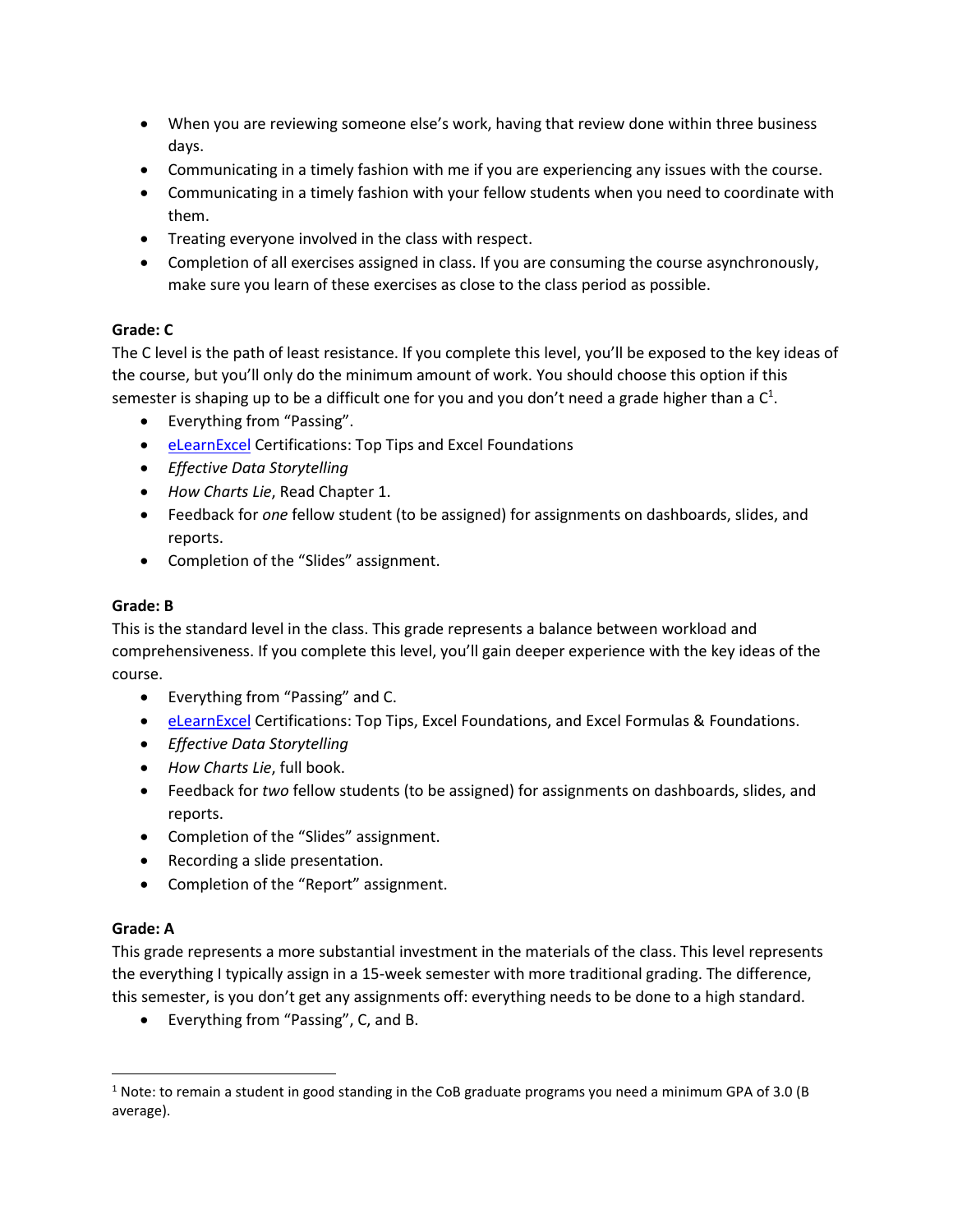- [eLearnExcel](https://www.elearnexcel.com/) Certifications: Top Tips, Excel Foundations, Excel Formulas & Foundations, and Dashboards.
- Feedback for *three* fellow students (to be assigned) for assignments on dashboards, slides, and reports.
- *Effective Data Storytelling*
- *How Charts Lie*
- Completion of the "Slides" assignment.
- Recording a slide presentation.
- Completion of the "Report" assignment.
- Completion of the "Dashboard" assignment.

This material is summarized in the below grid:

|                                     | Grade |     |           |
|-------------------------------------|-------|-----|-----------|
|                                     | A     | в   | C         |
| <b>Item</b>                         |       |     |           |
| <b>Slides</b>                       |       |     |           |
| <b>Build Slides</b>                 | 1     | 1   |           |
| Recorded Slide Presentation         | 1     |     |           |
| Feedback on others' slides          | 3     | 2   |           |
| <b>Written Report</b>               |       |     |           |
| Write Report                        | 1     | 1   | 0         |
| Feedback on others' reports         | 3     | 2   |           |
| <b>Dashboard</b>                    |       |     |           |
| <b>Build Dashboard</b>              | 1     | o   | O         |
| Feedback on others' dashboards      | 3     | 2   |           |
| Effective Data Storytelling         | All   | All | All       |
| <b>How Charts Lie</b>               | All   | All | Chapter 1 |
| <b>Invisible Women</b>              | TBD   | TBD | TBD       |
| <b>Excel Certification</b>          |       |     |           |
| <b>Top Tips</b>                     | 1     | 1   | 1         |
| <b>Excel Foundations</b>            | 1     |     |           |
| <b>Excel Formulas and Functions</b> | 1     |     |           |
| <b>Excel Dashboards</b>             | 1     | O   |           |

## The Work

There's a lot of work listed in the previous section, here's a brief description of each of those pieces of work:

Dashboard Assignment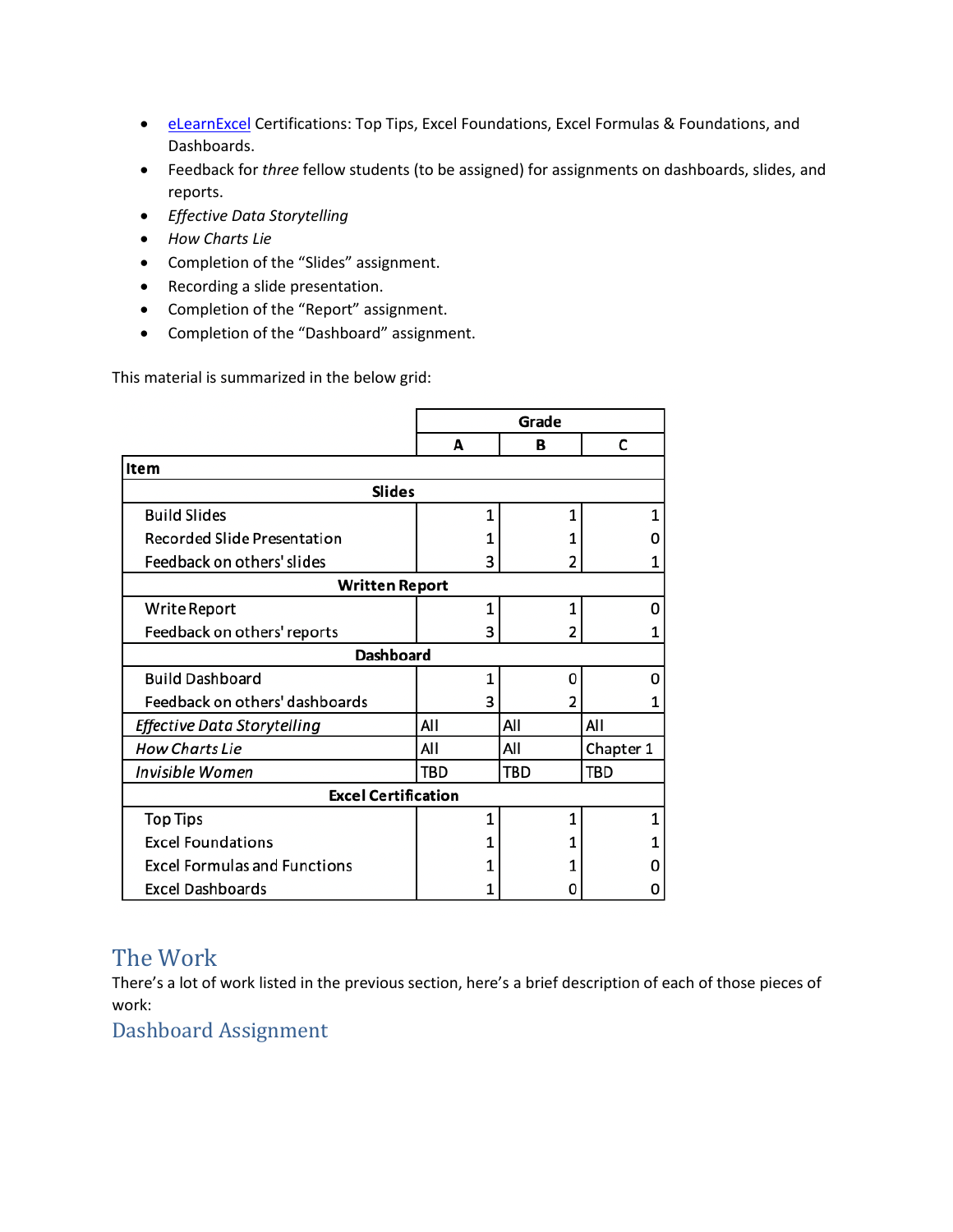In this assignment, you'll be building a COVID-related dashboard, probably in Excel<sup>2</sup>. You'll incorporate key ideas of data visualization and tables. This assignment is only required for students contracting for an A.

### Slides Assignment

This assignment asks you to build a series of slides around some data-driven business insights. The slides will need to have a discernable organizational structure, be well designed, and be comprehensive. This assignment is for students contracting for any grade.

### Recording of Slides

Making slides is one thing, presenting them is something else. Students completing this assignment will record a short video of their presentation and receive feedback on that. This assignment is for students contracting for an A or B.

### Report Assignment

In this assignment we'll build a written report giving an overview of voting behavior expected in the 2020 election. You'll also build a (potentially simple) model for predicting voter turnout in Missoula County, so your report will also explain the rationale behind your model. This assignment is for students contracting for an A or B.

### Feedback on others' work

For every one of these assignments, you will provide substantive feedback to peers. The difference between the grades is how many peer assessments you'll need to do for each assignment. I will assign you work to review.

### eLearnExcel Certifications

I'm asking everyone to complete some certifications at eLearnExcel. The difference in grades is based on the number and difficulty of certifications I require from you. Being good at Excel is a tremendous benefit to any career working with data.

### Reading

As I write this in late August, the plan is for us to read all or parts of three books for this course.

- 1. *Effective Data Stories*: This book will form a critical part of the structure of our course. Regardless of grade, everyone will be required to read it by the end of the fourth week of the semester.
- 2. *How Charts Lie*: Again, a critical book for the ideas we'll discuss. All students are asked to read Chapter 1 by week five of the course. Students going for an A or a B are asked to finish this book by the seventh week.
- 3. *Invisible Women*: This book is delightful, but I haven't determined how much of this we'll read and on what timeline. We'll check in around week five to make some decisions.

### Materials

 $\overline{\phantom{a}}$ 

1. *Effective Data Storytelling*, Brent Dykes, Wiley, 2019.

 $2$  If you'd prefer to use Python or R to build your dashboard, let me know.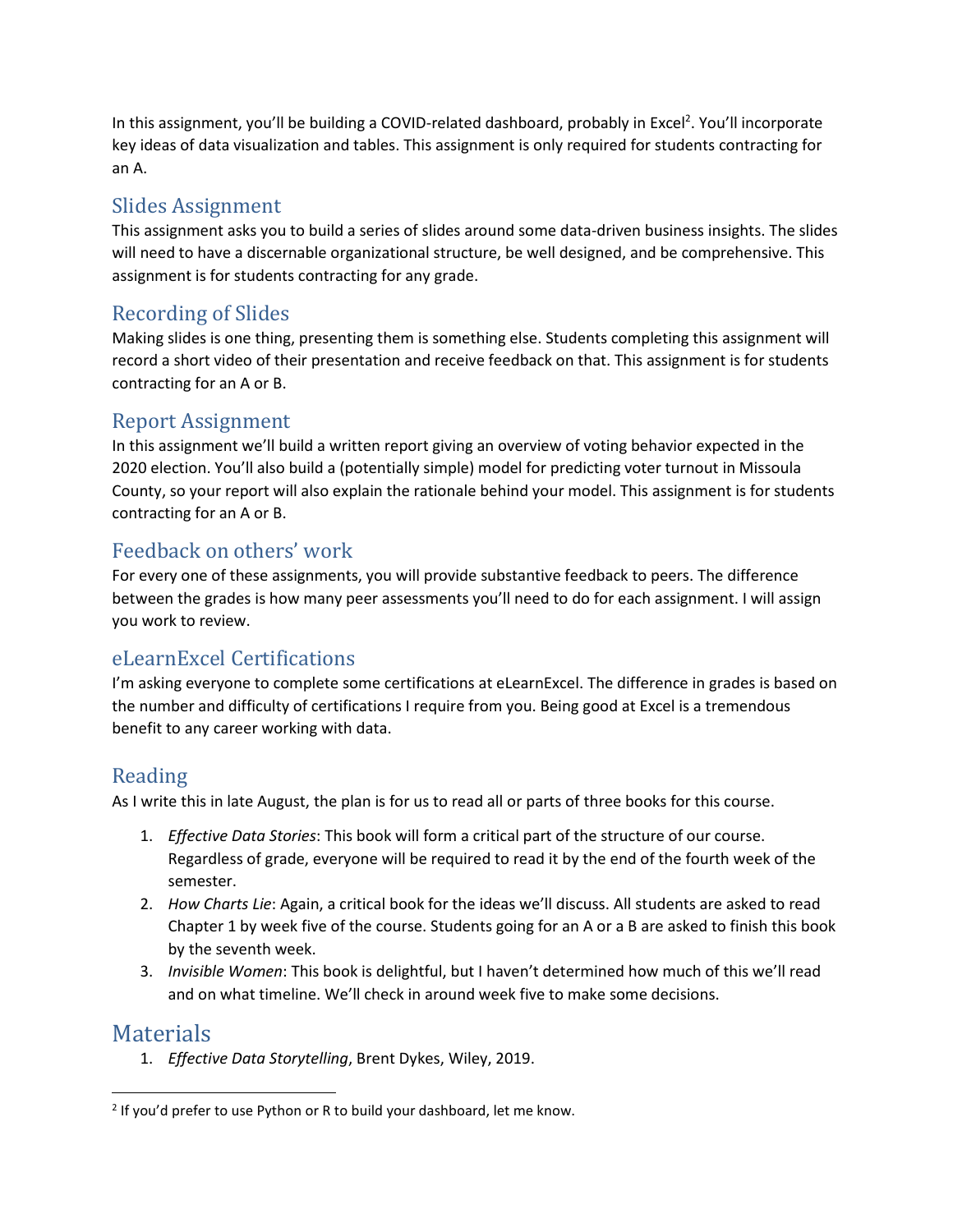- 2. *How Charts Lie*, Alberto Cairo, W.W. Norton & Company, 2019.
- 3. *Invisible Women,* Caroline Criado Perez, Harry N. Abrams, 2019.

## Code of Conduct

I ask that everyone abide by the University requirements regarding COVID. As of August 30, those requirements include a mask mandate in classrooms and labs.

We are dedicated to providing a welcoming and supportive environment for all people, regardless of background or identity. We recognize that some groups in our community, however, are subject to historical and ongoing discrimination, and may be vulnerable or disadvantaged. Membership in such a specific group can be on the basis of characteristics such as such as gender, sexual orientation, disability, physical appearance, body size, race, nationality, sex, color, ethnic or social origin, pregnancy, citizenship, familial status, veteran status, genetic information, religion or belief, political or any other opinion, membership of a national minority, property, birth, age, or choice of text editor. We do not tolerate harassment of participants on the basis of these categories, or for any other reason.

Harassment is any form of behavior intended to exclude, intimidate, or cause discomfort. Because we are a diverse community, we may have different ways of communicating and of understanding the intent behind actions. Therefore, we have chosen to prohibit certain norms of behavior in our community, regardless of intent. Prohibited harassing behavior includes but is not limited to:

- written or verbal comments which have the effect of excluding people on the basis of membership of a specific group listed above;
- causing someone to fear for their safety, such as through stalking, following, or intimidation;
- the display of sexual or violent images;
- unwelcome sexual attention;
- non-consensual or unwelcome physical contact;
- sustained disruption of talks, events or communications;
- incitement to violence, suicide, or self-harm;
- continuing to initiate interaction (including photography or recording) with someone after being asked to stop; and
- publication of private communication without consent.

Behavior not explicitly mentioned above may still constitute harassment. The list above should not be taken as exhaustive but rather as a guide to make it easier to enrich all of us and the communities in which we participate. All interactions should be professional regardless of location: harassment is prohibited whether it occurs on or offline, and the same standards apply to both.

Enforcement of the Code of Conduct will be respectful and not include any harassing behaviors. Thank you for helping make this a welcoming, friendly community for all.

*This code of conduct is a modified version of that used by PyCon, which in turn is forked from a template written by the Ada Initiative and hosted on the Geek Feminism Wiki. This specific code of conduct can be found here: Greg Wilson (ed.): How to Teach Programming (And Other Things). Second edition, Lulu.com, 2017, 978-1-365-98428-0[, http://thirdbit.com/teaching.](http://thirdbit.com/teaching)*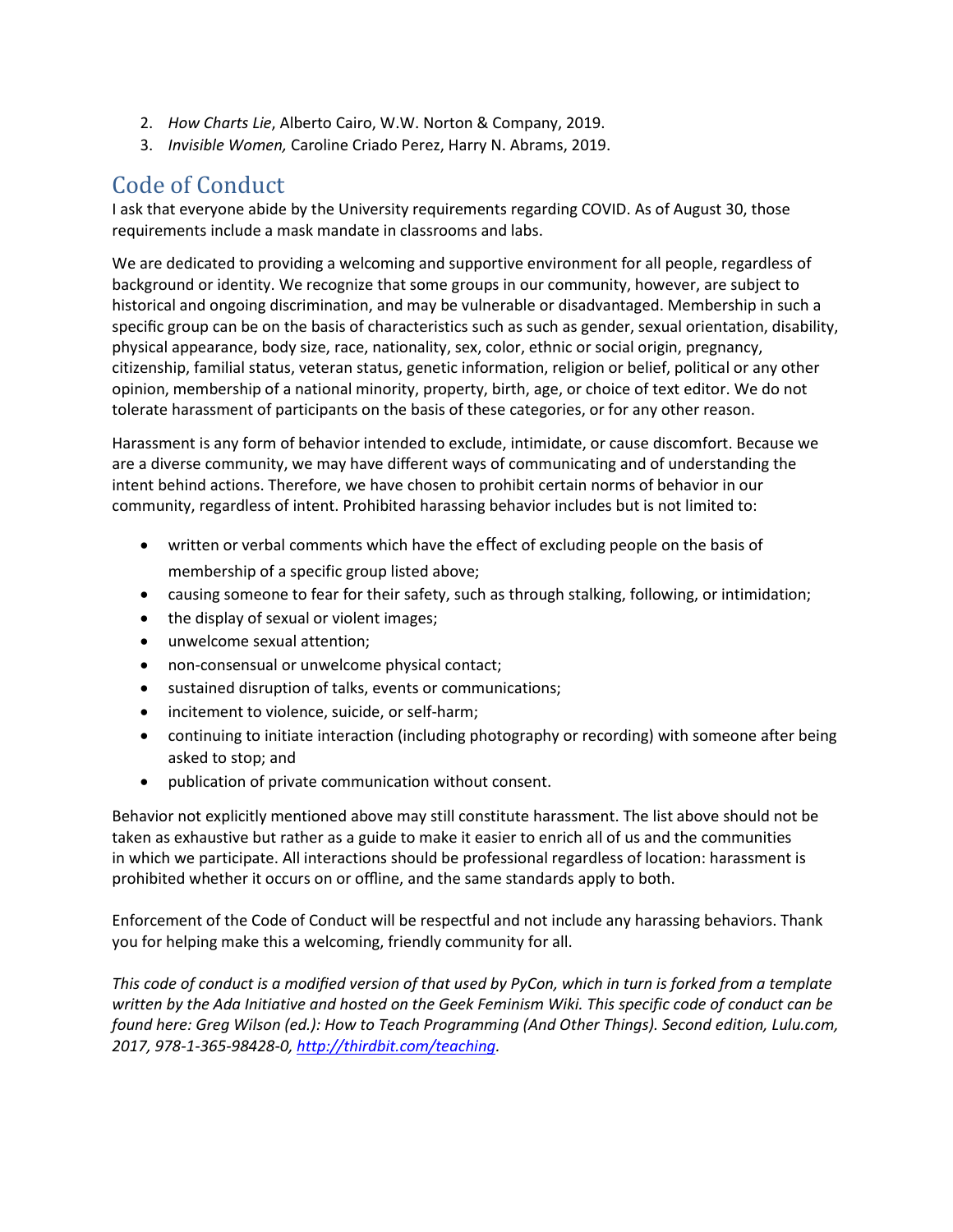### Names and Pronouns

Many people might go by a name in daily life that is different from their legal name. In this classroom, we seek to refer to people by the names that they go by. Pronouns can be a way to affirm someone's gender identity, but they can also be unrelated to a person's identity. They are simply a public way in which people are referred to in place of their name (e.g. "he" or "she" or "they" or "ze" or something else). In this classroom, you are invited (if you want to) to share what pronouns you go by, and we seek to refer to people using the pronouns that they share. The pronouns someone indicates are not necessarily indicative of their gender identity. This statement was found at [trans.umd.edu](file:///C:/Users/dawn.hambrick/Downloads/trans.umd.edu) and you can visit that site to learn more.

### The "fine print"

Academic Integrity: Academic misconduct is any activity that may compromise the academic integrity of the University of Montana. Academic misconduct includes, but is not limited to, deceptive acts such as cheating and plagiarism. Please note that it is a form of academic misconduct to submit work that was previously used in another course.

"Plagiarism is the representing of another's work as one's own. It is a particularly intolerable offense in the academic community and is strictly forbidden. Students who plagiarize may fail the course and be remanded to the Academic Court for possible suspension or expulsion."

"Students must always be very careful to acknowledge any kind of borrowing that is included in their work. This means not only borrowed words *but also ideas.* Acknowledgement of whatever is not one's own original work is the proper and honest use of sources. Failure to acknowledge whatever is not one's own work is plagiarism." So, ALWAYS err on the side of caution by citing the resources used in preparing your work. Moreover, always use direct quotations for exact wording taken from another source.

All students must practice academic honesty. Academic misconduct is subject to an academic penalty by the course instructor and/or a disciplinary sanction by the University. All students need to be familiar with the Student Conduct Code. The Code is available for review online at http://life.umt.edu/vpsa/student\_conduct.php. It is the student's responsibility to be familiar the Student Conduct Code. The irony of me copying this section of my syllabus, verbatim, from previous syllabi is not lost on me. A healthy sense of irony and comfort with ambiguity will serve you well in my class.

Disability Accommodations: Students with disabilities will receive reasonable accommodations in this course. To request course modifications, please contact me within the first two weeks of class. I will work with you and Disability Services in the accommodation process. For more information, visit the Disability Services website at<http://www.umt.edu/dss/> or call 406.243.2243 (Voice/Text).

#### COLLEGE OF BUSINESS MISSION STATEMENT

The University of Montana's College of Business is a collegial learning community dedicated to the teaching, exploration, and application of the knowledge and skills necessary to succeed in a competitive marketplace.

Email: According to University policy, faculty may only communicate with students regarding academic issues via official UM email accounts. Accordingly, students must use their GrizMail accounts [\(netid@grizmail.umt.edu](mailto:netid@grizmail.umt.edu) or [fname.lname@umontana.edu\)](mailto:fname.lname@umontana.edu). To avoid violating the Family Educational